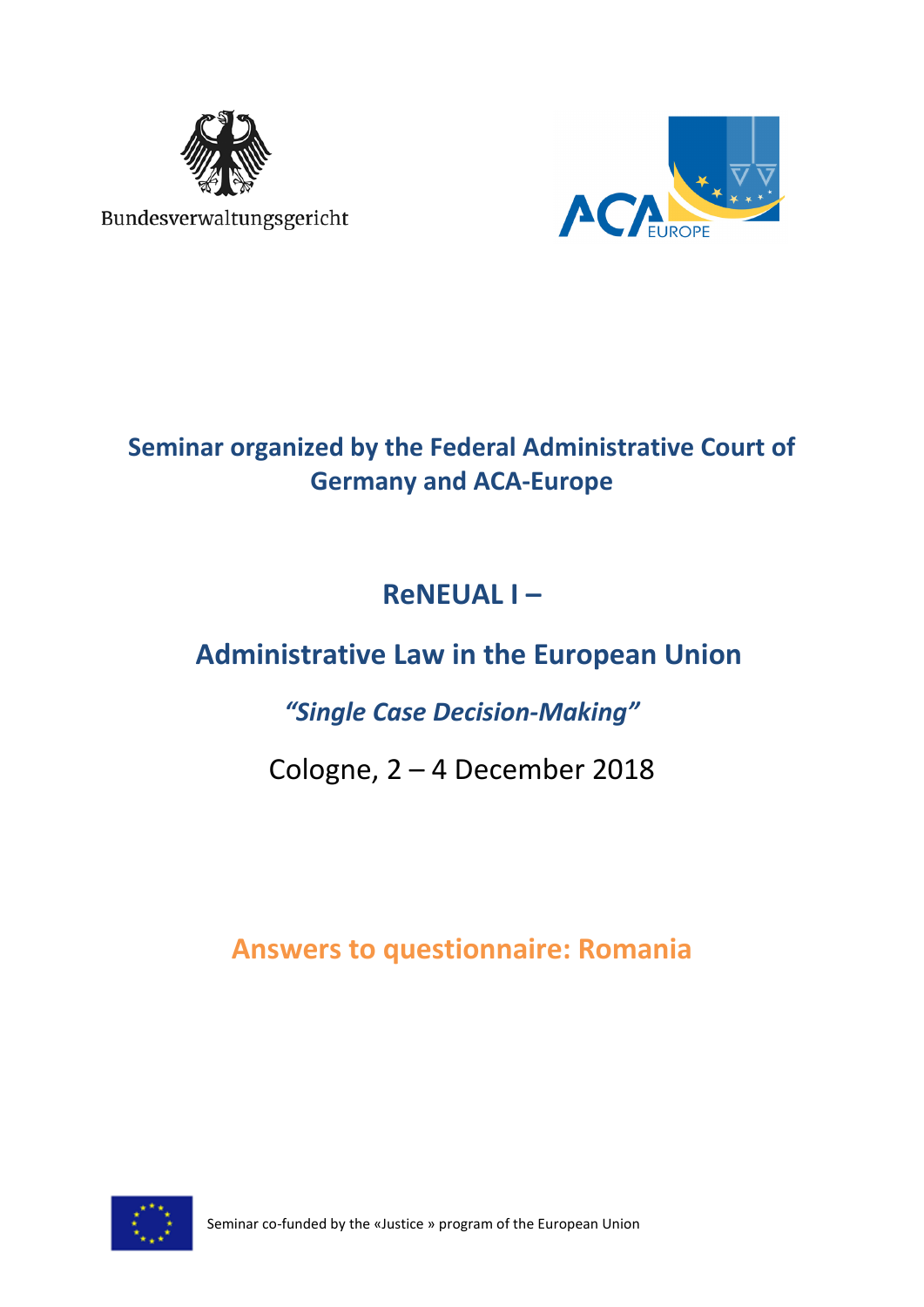## **ACA-Seminar ReNEUAL I – Administrative Law in the European Union Single Case Decision-Making**

2. - 4. December 2018 Verwaltungsgericht Köln (Administrative Court Cologne)

## **Questionnaire**

## **Introduction:**

National legal orders and European Union law are in many fields closely linked. Both underlie mutual influences. The jurisdiction of the European Court of Justice is not only relevant and binding as the interpretation and application of European Union law is concerned. Also, its jurisdiction partly affects the interpretation and application of national law. This phenomenon can be observed e.g. in the law of administrative procedure or of administrative court procedure.

On the other hand, European Union law is founded on the national jurisdictions of the member states. From an optimistic point of view it ought to be an essence of the best the national legal orders have to offer. In this line of thinking the European Court of Justice considers the national legal orders as source of inspiration in determining the general principles of European Union law which traditionally, i.e. before the Charter of Fundamental Rights came into force, were the sole source of fundamental rights within the jurisdiction of the European Court of Justice (cf. ECJ Case 4/73 (Nold), ECLI:EU:C:1974:51, p.507-508). Accordingly, the European Court of Justice has deducted many procedural rights in administrative procedure from the national legal orders.

It is in the interest of the member states that the relationship between European Union law and the national legal orders remains one of mutual interchange, better: a dialectic process. It would be contrary to the common European project, if it degenerated into a one-way-street. Recently, there have been two proposals which try to implement this process by developing a European administrative law. These proposals are not directed at modifying the national laws of administrative procedure. Their purpose is to establish for a first time a general codification of administrative procedural law binding for the institutions of the European Union, particularly the Commission.

The ReNEUAL draft is a project which has mostly been promoted by European scholars with expertise in European Union law, in various national legal orders as well as in comparative legal studies (http://www.reneual.eu/index.php/projects-and-publications/reneual-1-0). Yet, several legal practitioners, i.a. judges from several member states, have also contributed. The ReNEUAL draft is available in English, French, German, Italian, Polish, Romanian and Spanish. For the purpose of this questionnaire, Book III (Single Case Decision-Making) is attached as a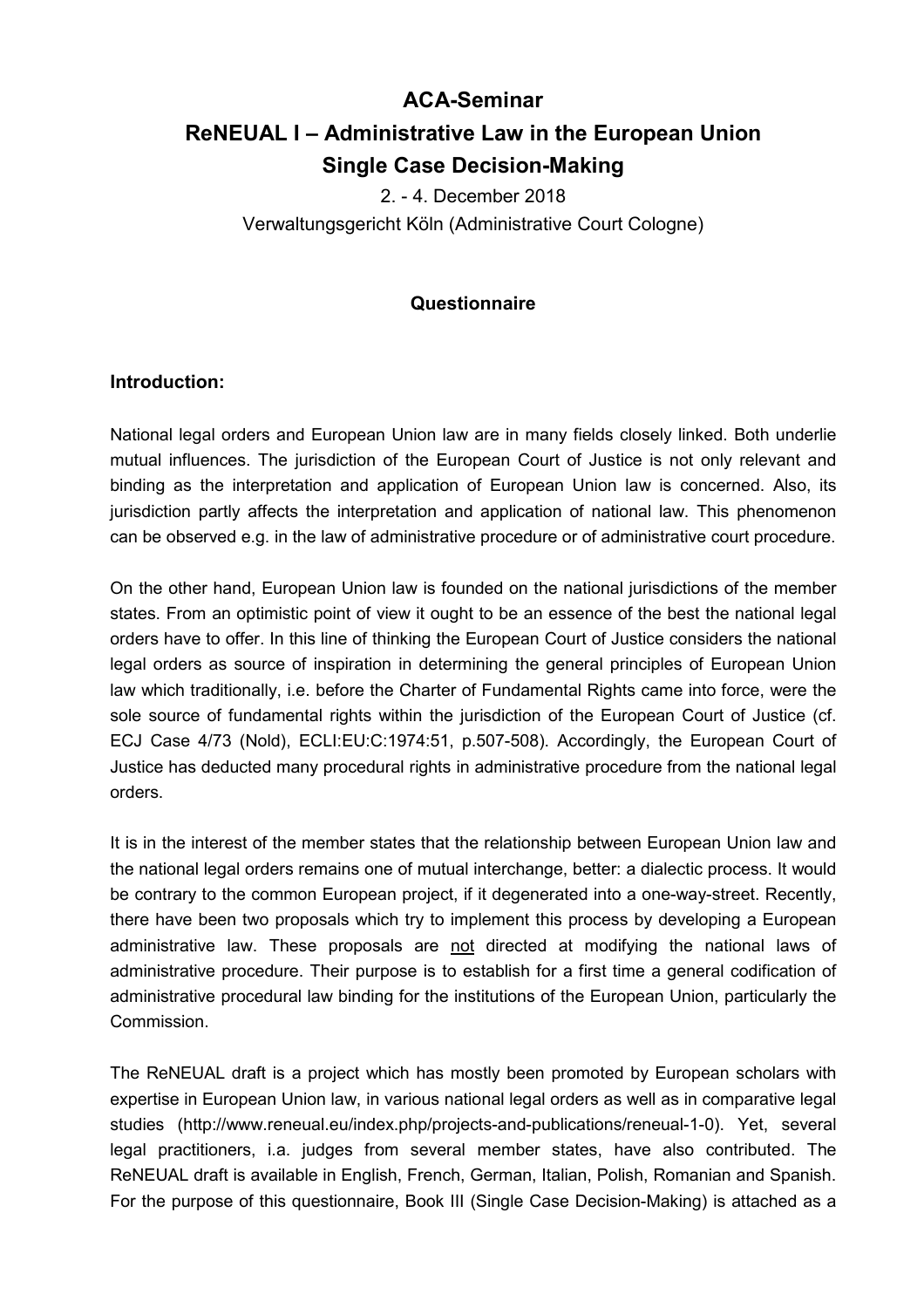file in English. You will find links to other language versions on the ReNEUAL-website: http://www.reneual.eu/index.php/projects-and-publications/.

The second draft is a resolution adopted by the European Parliament in 2016 on a proposal for a regulation for an open, efficient and independent European Union administration (EP-No. B8- 0685/2016 / P8\_TA-PROV(2016)0279). It was inspired by the ReNEUAL draft. Although the Commission reacted rather sceptically in October 2016, the proposal is still on the agenda of the European Parliament. The proposal is also attached as a file; more language versions are accessible through the European Parliament's website: http://www.europarl.europa.eu/sides/getDoc.do?pubRef=-//EP//TEXT+TA+P8-TA-2016- 0279+0+DOC+XML+V0//EN#BKMD-8.

The seminar to be held in Cologne aims at further investigating into the national legal orders in order to assess their principles more profoundly and on a wider scale. The purpose is to achieve a better understanding of the specific approaches of the national legal orders, to discover similarities and/or differences in order to promote the dialectic process mentioned above and thus both contribute to a better understanding of the principles of the European legal order derived from the essence of the member states' legal orders and enable a mutual learning process as well between national legal orders among themselves as between the national legal orders and the European Union's legal order.

As the seminar cannot investigate the national administrative laws of the member states in their entireties the seminar has to limit its scope: first, to single case decision-making as the probably most typical form of action of the administration. Other forms of action, especially administrative rulemaking, pose another variety of questions which could make it worthwhile dedicating another seminar to this topic. Second, the seminar focuses on two important areas of administrative procedure, which are covered by the first two parts of the following questionnaire. The first is dealing with the legal position of different categories of (potential) parties to administrative proceedings (I.), the second with the administrative determination of facts and discretionary powers (II.). The last part contains a small case study in which these areas of administrative procedural law play a decisive role (III.). This sequence is, of course, not meant to prejudice the order of answering.

The first part deals with the questions of who is or can become a party to administrative proceedings before an administrative authority (not before an administrative court!) and of what rights and/or obligations might follow from being a party to administrative proceedings. The second part centres on the question of how administrative authorities determine the facts on which to found their decisions. Although here, too, the main focus is on the proceedings before administrative authorities, this part also makes reference to proceedings before administrative courts. In this regard it deals with the administrative courts' review of administrative decisions having in mind that there might be different standards of review concerning the establishment of the facts and concerning the application of substantial law.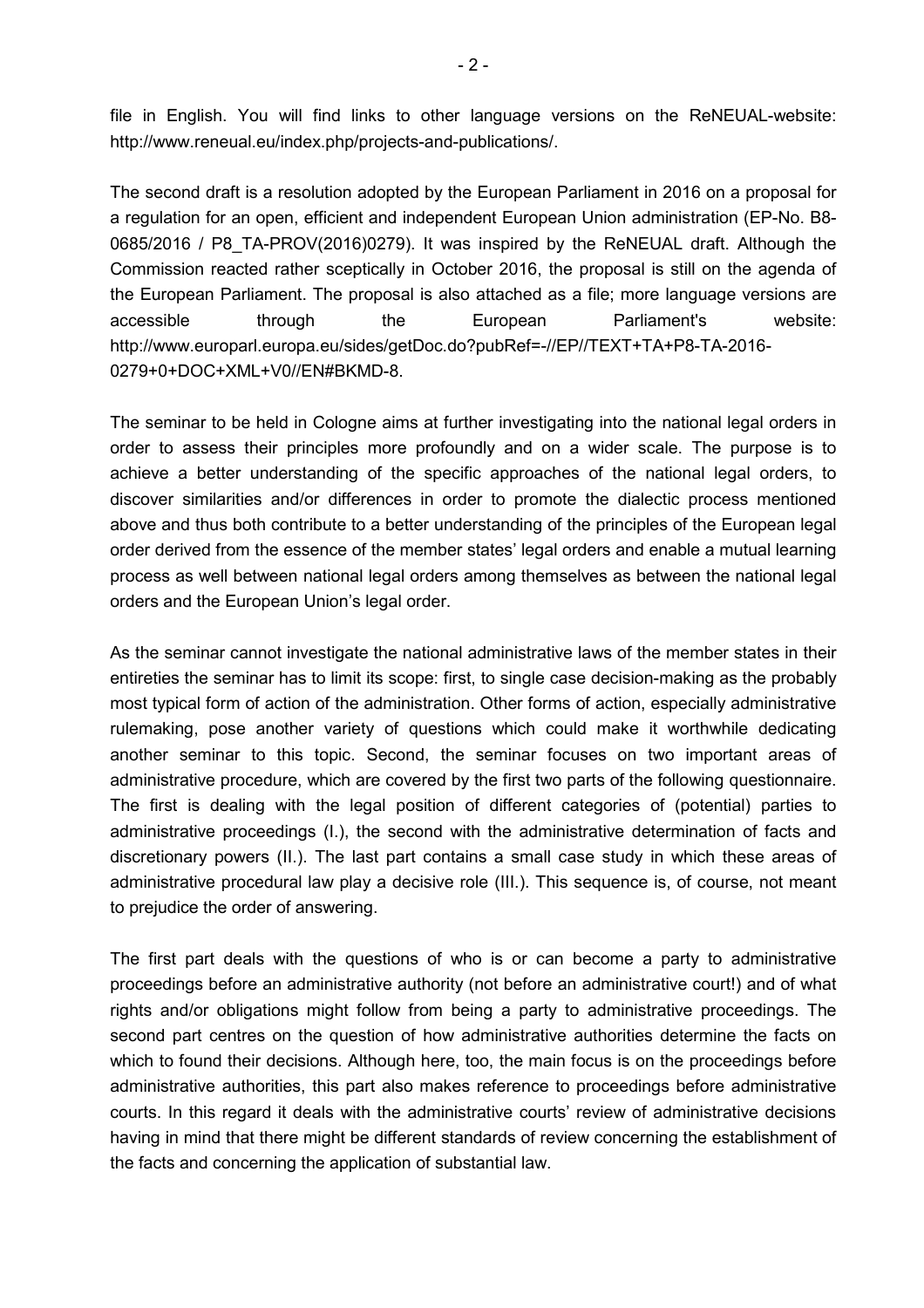Wherever you consider it appropriate, it would be helpful if you not only described your national legal order, but also compared your national legal order with the relevant provisions of the two drafts mentioned before. For this purpose the questionnaire makes reference to single provisions of these two drafts in order to facilitate the links.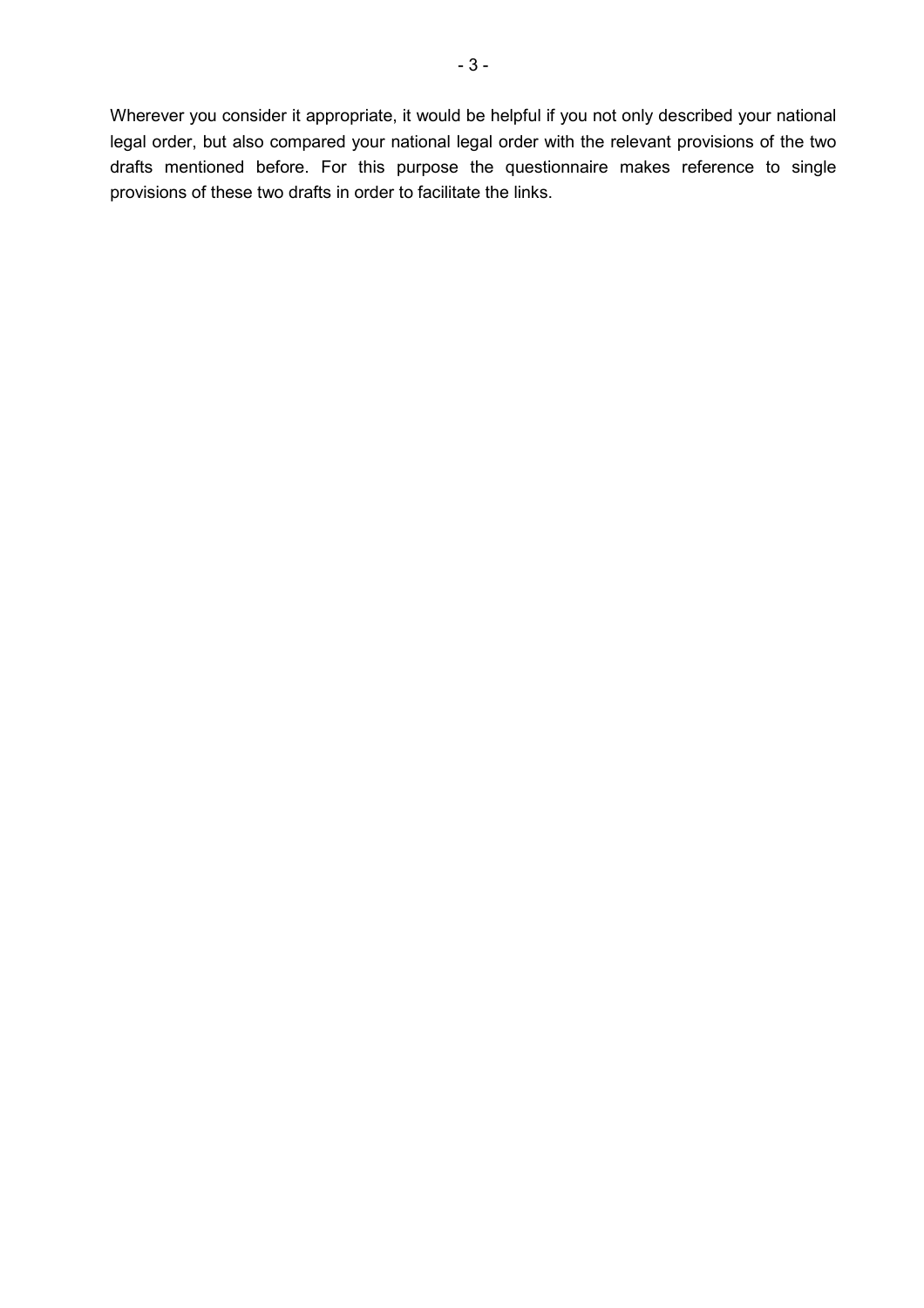### **I. Parties to Administrative Proceedings: Categories and Legal Positions**

- **1. a) Are the following categories of parties to administrative proceedings for single case decision-making recognized in your legal order:** 
	- **addressees of onerous administrative acts / applicants of beneficial acts,**
	- **other individuals (please differentiate, in its case, further, e.g. between individuals claiming subjective rights, concrete legal interests, factual interests, individuals as members of the general public),**
	- **associations or non-governmental organisations (e.g. environmental, consumer,0) (please indicate, in its case, details and/or specific requirements),**
	- **other administrative bodies?**

The following categories are recognized to be parties to administrative proceedings in the national legal order:

1) Addressees of onerous administrative acts (e.g. requesting an authorization for a selfemployed activity) as well as applicants of beneficial acts (e.g. social benefits);

2) Other individuals:

a) citizens and legally established organizations that have the right to appeal to public authorities by formulating petitions. Applicants may claim subjective rights (requesting information of public interest), concrete legal interests (conclusion of marriage) or factual interests (informing the competent administrative authority of a breach of public order and requesting to be re-established);

b) persons whose legitimate rights or interests may be infringed and to whom the law requires to issue an agreement or opinion (for example, in the case of ownership of immovable property);

c) persons who claim the violation of a subjective right or a legitimate interest by issuing an individual administrative act addressed to another subject of law (third parties), to whom the law allows to request to the authority issuing the administrative act to revoke it, in whole or in part (article 7 paragraph (1) of the Administrative Contentious Law no. 554/2004). Following this preliminary procedure, the person in question has the right to file a complaint to the Administrative Court of Appeal;

3) Social bodies (associations, foundations and others), which have as their object of activity, for example, the protection of the environment, the consumer protection, the protection of the rights of different categories of citizens or, where appropriate, the proper functioning of the administrative public services and who may make petitions to the authorities in case of an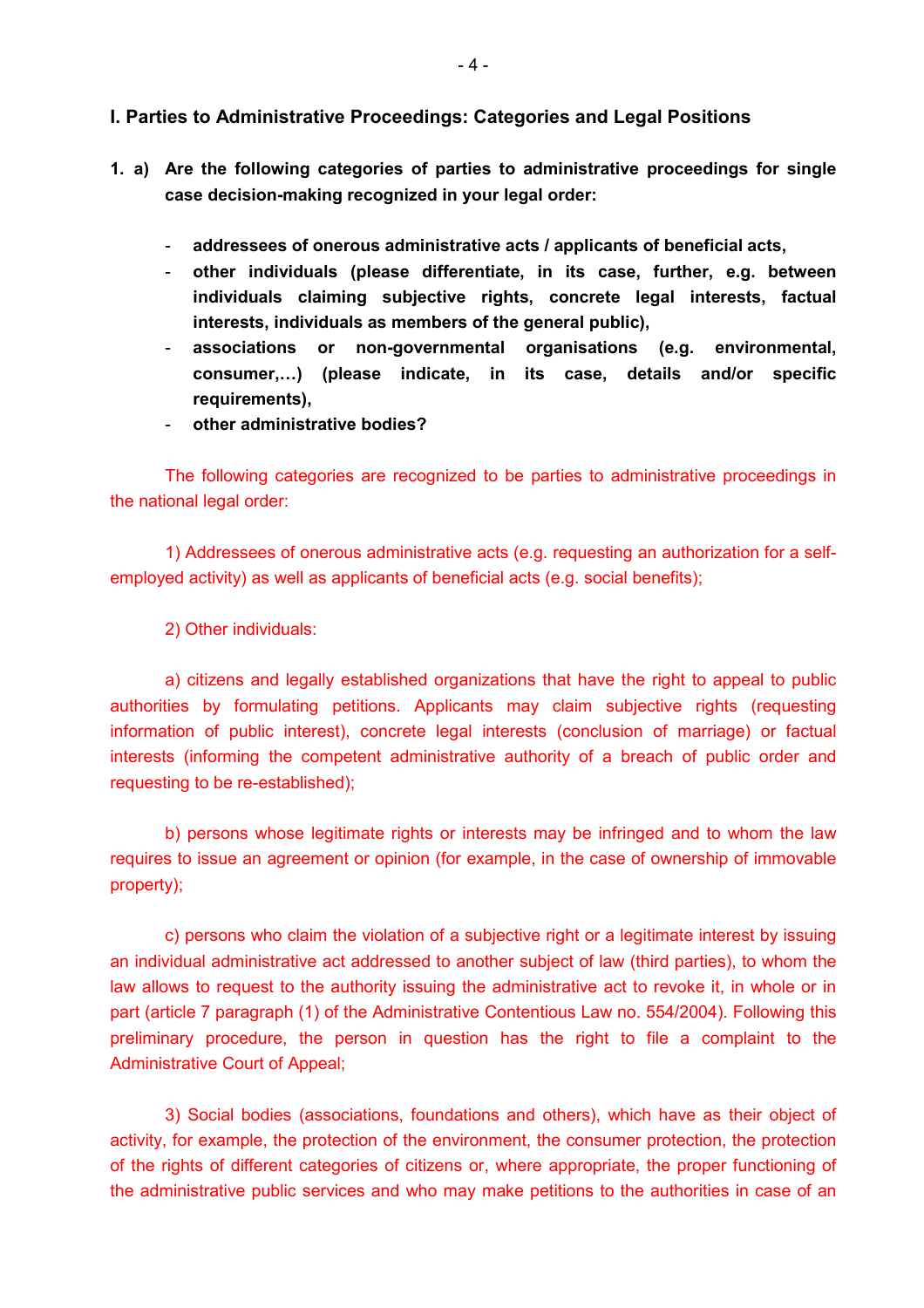administrative act violating subjective rights or legitimate interests in the field in which they operate;

4) Exemples of other administrative bodies that may intervene in an administrative proceeding:

a) The National Authority for Consumer Protection, which, according to art.3 paragraph (1) lit.m of the Government Decision no.882/2010, notifies the decision makers and the operators involved in the product and service quality certification system (based on its own findings and on the information received from non-governmental bodies and from the consumers) about the lack of compliance of products and services with the certification documents. The National Authority for Consumer Protection may propose new regulations in this area or the improvement of the existing ones. The Authority may also require to the issuing bodies, according to the law, to suspend or withdraw the operating license, the manufacturing license or the classification certificate;

b) The National Agency of the Civil Servants, which, according to the provisions of the Law no.188/1998 on the civil servant's statute, monitors and controls the implementation of the legislation concerning the public offices and the civil servants from the public authorities and institutions.

As a consequence of the findings resulting from its activity of control, the Agency may become party to an administrative proceeding by notifying the issuing authority about the unlawfulness of the administrative act or the refusal to enforce the legal provisions concerning the civil service.

The President of the Agency may also notify the Prefect (the representative of the Government at local level) about the illegal acts issued by the local public authorities or institutions (article 22 paragraph (5) of the Law no.188/1998).

According to Article 22 paragraph (3) of the Law no.188/1998, corroborated with Article 3 paragraph (2) of the Administrative Contentious Law no.554/2004, the Agency has an active procedural legitimacy and may bring the matter to the competent administrative court in case of:

-the acts by which the public authorities or institutions violate the legislation regarding the public office and the civil servants, ascertained as a result of their own activity of control;

-the refusal of the public authorities and institutions to apply the legal provisions concerning the civil service.

The administrative act brought to court is legally suspended.

c) The People's Advocate (the Romanian Ombudsman), which, according to article 1 paragraph (1) of Law no.95/1997, aims to protect the rights and freedoms of individuals in their relations with public authorities. The People's Advocate is a national institution for the promotion and protection of human rights, as established by the United Nations General Assembly Resolution (UN) 48/134 of 20 December 1993, which adopted the Paris Principles.

The People's Advocate exercises its powers ex officio or at the request of citizens, companies regulated by Law no. 31/1990, associations or other legal entities, as well as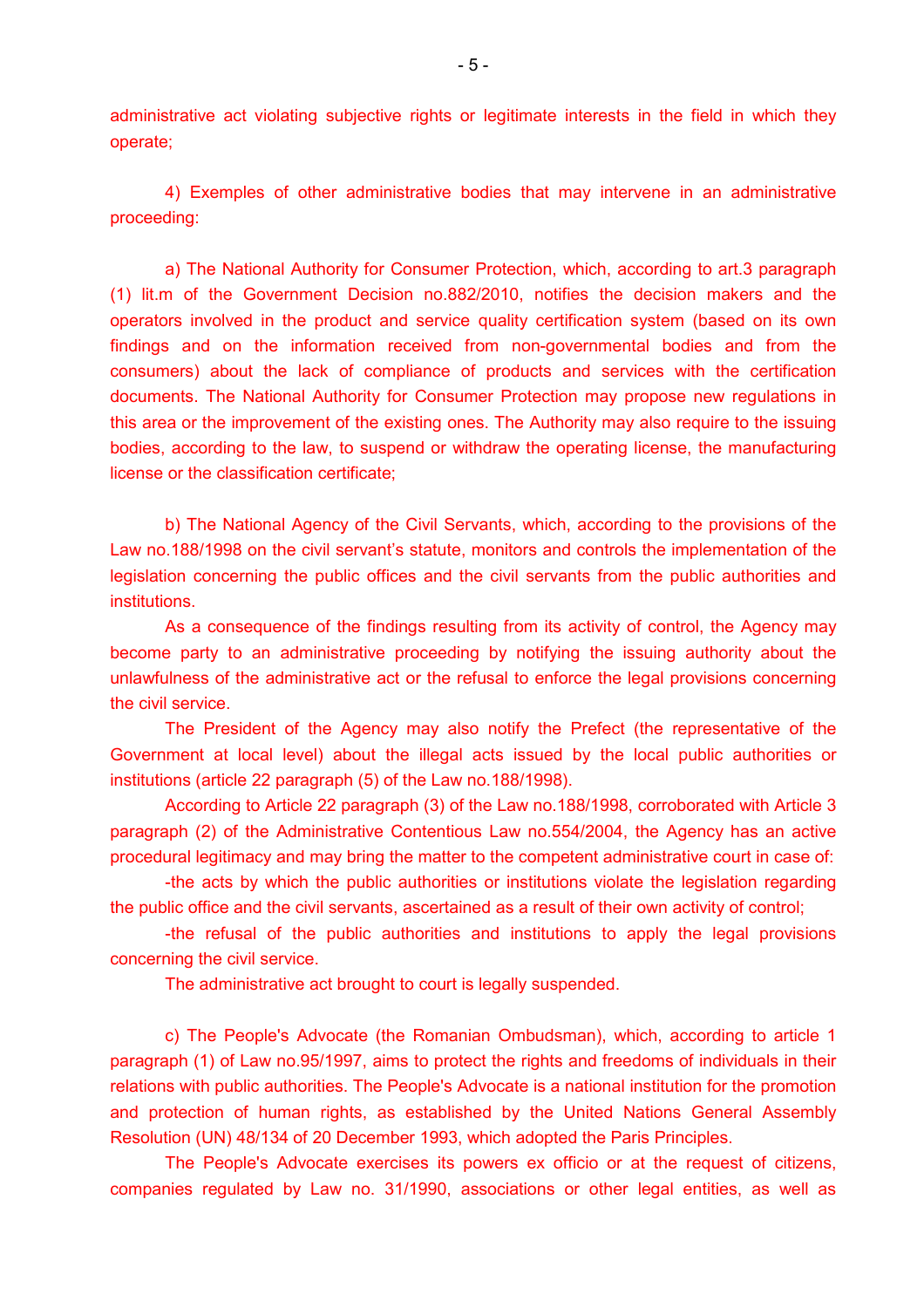unannounced, by making visits to places of detention. Petitions may be filed by the concerned persons irrespective of nationality, age, gender, political affiliation or religious beliefs.

Pursuant to article 17 paragraph (1) of the Law no.95/1997, petitions addressed to the People's Advocate are to be made in writing and should mention the name and domicile of the individual injured in his rights and freedoms, the rights and freedoms violated and the administrative authority or the civil servant concerned. The petitioner must prove the delay or refusal of the public administration to legally resolve the petition.

 If, after examination of the petition filed, it is considered that the petition of the injured individual is founded, based on article 26 paragraph (1) of the Law no.95/1997, the People's Advocate shall notify in writing the public administration which has violated the rights of the individual and ask it to review or revoke the administrative act, to repair the damages and to bring the injured person's situation back to its previous state.

The concerned public authorities are immediately required to take the necessary steps to eliminate the unlawfulness found, to compensate for the damage and to remove the causes that have generated or favoured the violation of the rights of the injured person and to inform the People's Advocate thereof.

 If the public administration or civil servant fails to remove, within 30 days from the date of the referral, the unlawful acts committed in accordance with art. 27 paragraph (1) of the law, the People's Advocate shall notify the hierarchically superior public authorities, which have to communicate within 45 days the measures taken.

If the public authority or civil servant belongs to the local public administration, the People's Advocate shall notify the Prefect. A new deadline of 45 days runs from the date of filing the notification to the Prefect.

The People's Advocate is entitled, under Article 28 paragraph (1) of the law, to notify the Government about any unlawful administrative act of the central public administration and the prefects. If the Government fails to adopt, within a 20 days deadline, the appropriate measures concerning the unlawful administrative act, the People's Advocate shall notify the Parliament.

If the People's Advocate finds gaps in the legislation or serious cases of corruption or failure to comply with the laws of the country on the occasion of its investigations, it will file a report, containing its findings, to the Presidents of the two Chambers of the Parliament or, as the case may be, to the Prime Minister.

Also, according to article 1 paragraph (3) of the Administrative Contentious Law no.554 / 2004, if the People's Advocate, following the control it carried out, according to its organic law, considers that the unlawfulness of the act or the refusal of the administrative authority to perform its legal duties can only be removed through the courts, it may refer the matter to the competent administrative court from the domicile of the petitioner. The petitioner rightfully acquires the quality of claimant and will be notified as such. If the petitioner, at the first hearing, fails to become a party to the lawsuit filed by the People's Advocate, the administrative court shall cancel the application.

#### **b) Are the categories of parties to administrative proceedings defined**

in a general codification (i.e. Code of Administrative Procedure,...),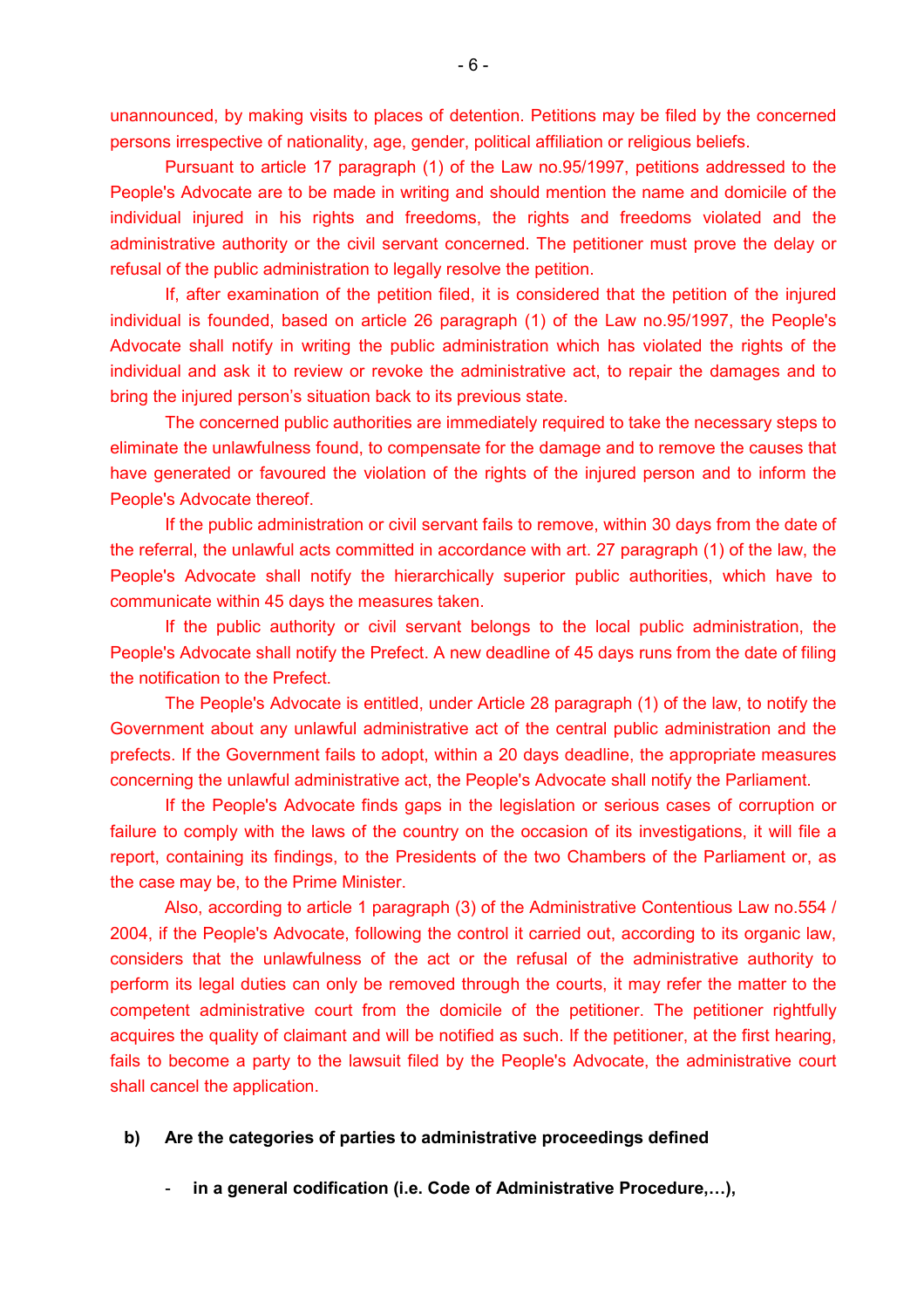- by reference to other codifications (e.g. Code of Court Procedure,...),
- by custom(ary law),
- **by jurisprudence,**
- **in another way (please explain)?**

The categories of parties and persons involved in each administrative proceeding are set out in the *normative act governing that procedure*. The general provisions of the Civil Code, the Civil Procedure Code may also apply.

An Administrative Procedure Code hasn't been adopted yet. At the level of the Ministry of Regional Development and Public Administration it was established a working group for the purpose of drafting the Administrative Procedure Code.

**2. a) Do (sectorial) pieces of legislation establish additional categories of parties to administrative proceedings or do such pieces of legislation modify the general categories? In this case, please give examples!** 

The sectoral laws specifically define the parties and the persons involved in each administrative proceeding, without changing the generic categories.

- **3. As far as the parties are not parties by law (e.g. addressees or applicants), how can the different categories of (potential) parties actually become parties to administrative proceedings?** 
	- **Is a request of the party required?**
	- **Is a decision of the administrative authority admitting the party required?**
	- **Is the administration obliged to qualify potential parties ex officio?**

Insofar as a person claim the violation of a subjective right or a legitimate interest by issuing an individual administrative act or by not issuing it, that person may refer the matter to the issuing public authority, thus becoming party to the administrative proceeding.

The administrative authorities issue decisions on the acceptance of the parties only if the sectoral law requires for such decisions to be made by the administrative authorities during the administrative proceedings.

## **4. a) Are administrative authorities obliged to identify third parties entitled to participate or potentially interested in administrative proceedings?**

Administrative authorities are not obliged to identify third parties who have the right to participate in administrative proceedings. When sectoral law requires a third party to issue an agreement or opinion, the administrative authorities check their existence in the documentation submitted by the applicant and, if the legal conditions are met, they issue the individual administrative act.

 **b) Is the administrative authority obliged to announce the beginning of administrative proceedings to (potential) third parties to enable their participation?** 

Administrative authorities are not required to notify potential third parties about an administrative proceeding, for the purpose of enabling them to participate in that proceeding, as third parties cannot be identified on a case-by-case basis.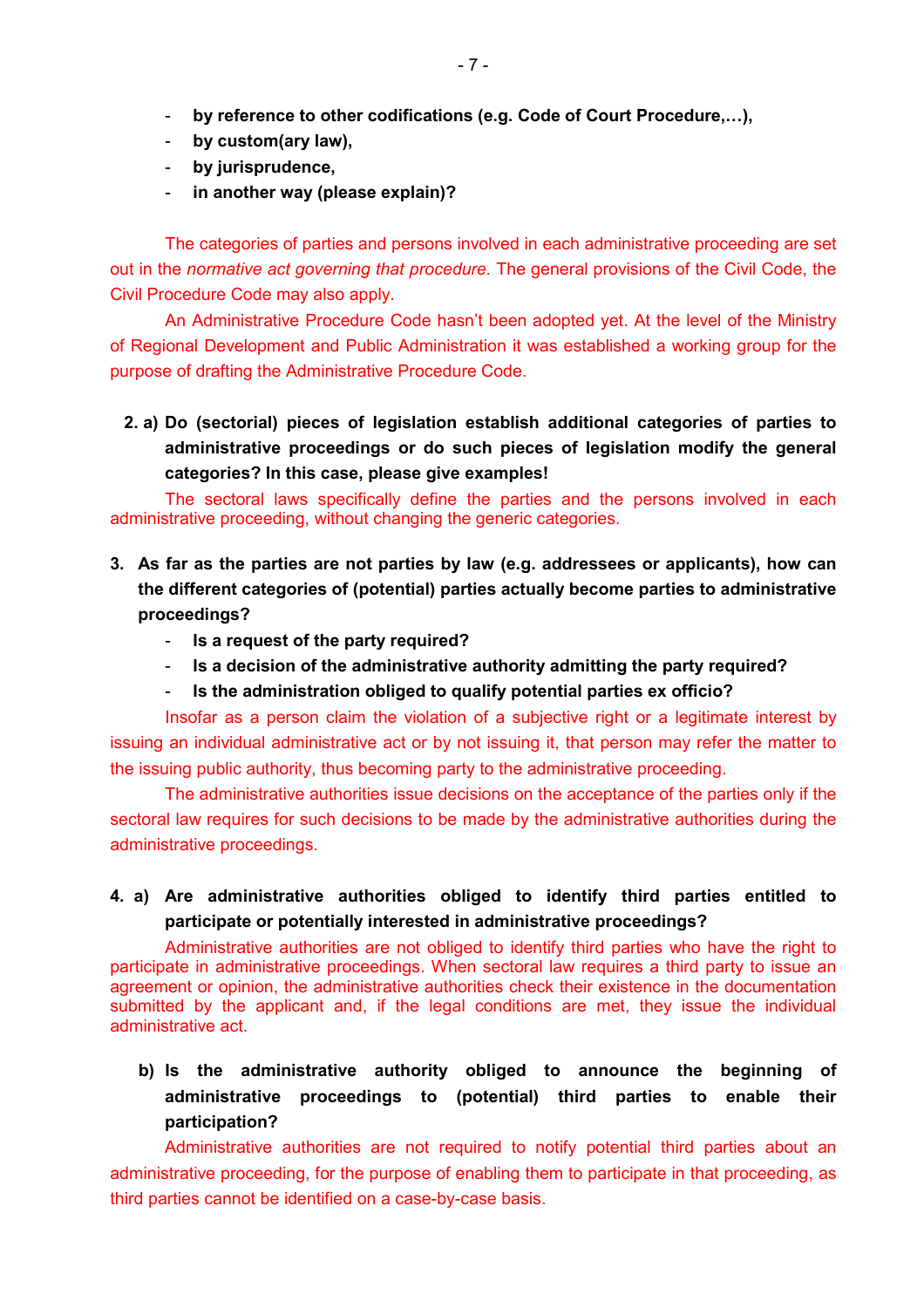**c) Are there any consequences, if the (potential) party does not make use of its right to participate in the administrative proceedings? Does your legal order provide for a foreclosure of the exercise of the party's rights (preclusion regulation), particularly with regard to later court proceedings (ability to challenge the final decision, legal standing in this regard)?** 

If third parties do not exercise their right to participate in the mandatory administrative proceeding within the statutory deadline, and if the law expressly provides so, they may subsequently use the administrative proceeding only if they prove that they could not participate within the statutory deadline for objective reasons (illness, traveling in the interest of work etc.). In such a case, their right of appeal is reinstated.

 When the individual administrative act concerns another subject of law, a third party may initiate the administrative proceeding within a certain period of time (30 days) from the date the third party acknowledges the existence of an administrative act that violates a right or a legitimate interest.

 In both of the above situations, the failure to participate in the administrative proceedings does not subsequently allow the concerned party to file a case to the court for the purpose of annulling the unlawful individual administrative act.

- **5. If individuals / organisations / other public authorities are not admitted as parties to administrative proceedings by the competent authority on their request, what are the legal consequences?** 
	- **a) Are they entitled to direct court actions against the administrative decision to not admit them as parties to the administrative proceedings? Are (only) original parties (parties by law) to the administrative proceedings entitled to do so?**

Individuals/organizations, other public authorities who have not been recognized as parties to the administrative proceeding may apply to the competent court after having first filed the matter to the competent administrative authority.

**b) In contrast, do the parties not admitted to the administrative proceedings have to wait for and then challenge the final administrative decision claiming a procedural defect in not admitting them?** 

Individuals/organizations, other public authorities that have not been admitted to the administrative proceedings does not have to wait for the final decision in order to claim a procedural defect in not admitting them..

- **c) Can the competent authority remedy any omission to admit a party?**  Yes, the competent authority may remedy the omission to admit a party.
- **6. a) Do all categories of parties to administrative proceedings enjoy the same procedural rights:** 
	- **to be heard (orally or in writing),**
	- **to be advised by the competent authority concerning the relevant procedural rights,**
	- **to submit documents,**
	- **to have access to the file, including documents submitted by other parties,**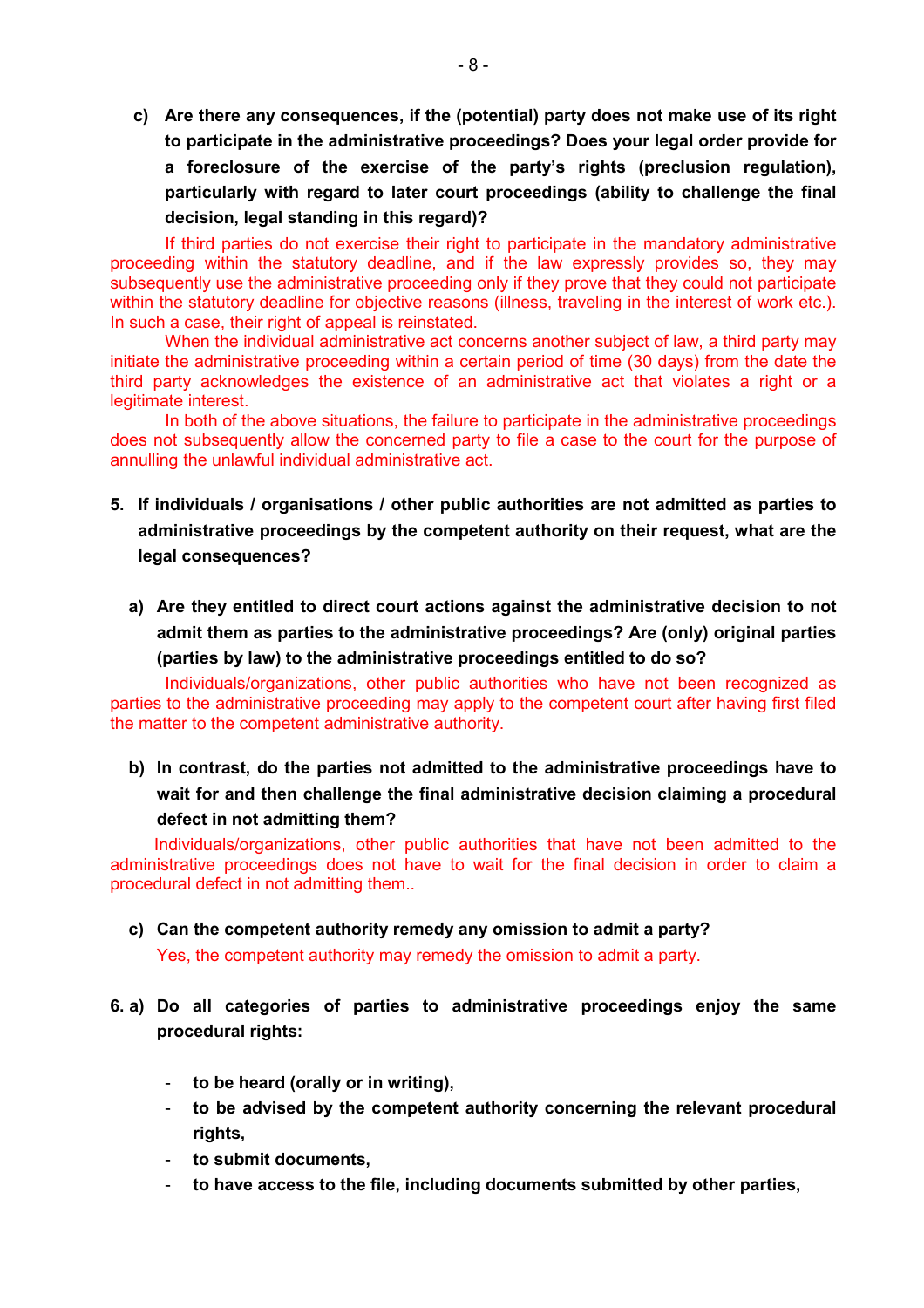- **to call witnesses or to initiate other gathering of evidence,**
- **to be provided with a copy of the final decision,**
- **to file a claim in the administrative proceedings?**

The parties involved in various administrative proceedings enjoy the rights expressly provided for by the sectoral law governing such proceedings. We generally mention the following rights as recognized by the parties:

- the right to be heard;

- the right to be informed of the applicable proceedings;

- the right to submit documents;

- the right to have access to the file, including to the documents submitted by other parties;

- the right to request further evidence or to have other persons heared;

- the right to get the administrative act requested;

- the right to notify the issuing authority of the unlawfulness of the administrative act it issued;

- the right to notify the hierarchically superior public authority, if any, if the response received from the issuing authority is not favourable;

- the right to bring an action before the administrative court if the public authority does not issue within the prescribed period of time the administrative act requested or if it unjustifiably refuses to issue the administrative act;

- the right to refer the matter to the administrative court if the public authority issues an administrative act violating a subjective right or legitimate interest.

**b) Or do different categories of parties to the administrative proceedings have different rights? If so, please provide information about the most important differences!** 

Persons involved but not admitted in various administrative proceedings enjoy the rights expressly provided by the sectoral law governing such proceedings without, however, benefiting from and substituting them in the rights recognized to the parties. We generally mention the following rights recognized by the persons involved:

- the right to refer to the public authority the unlawfulness of an individual administrative act issued by it where the sectoral law necessarily requires their agrrement or opinion to issue the act (e.g. the need for the neighboring owners to agree when the headquarters of an independent activity is to be set at the applicant's domicile);

- the right to notify the hierarchically superior public authority, if any, if the response received from the issuing authority of the act is not favourable;

- the right to notify the administrative court in order to ascertain the unlawfulness of the administrative act issued in the absence of the agreement or opinion expressly required by the law;

- the right to refer the matter to the administrative court if the individual administrative act issued to another subject of law violates a subjective right or legitimate interest.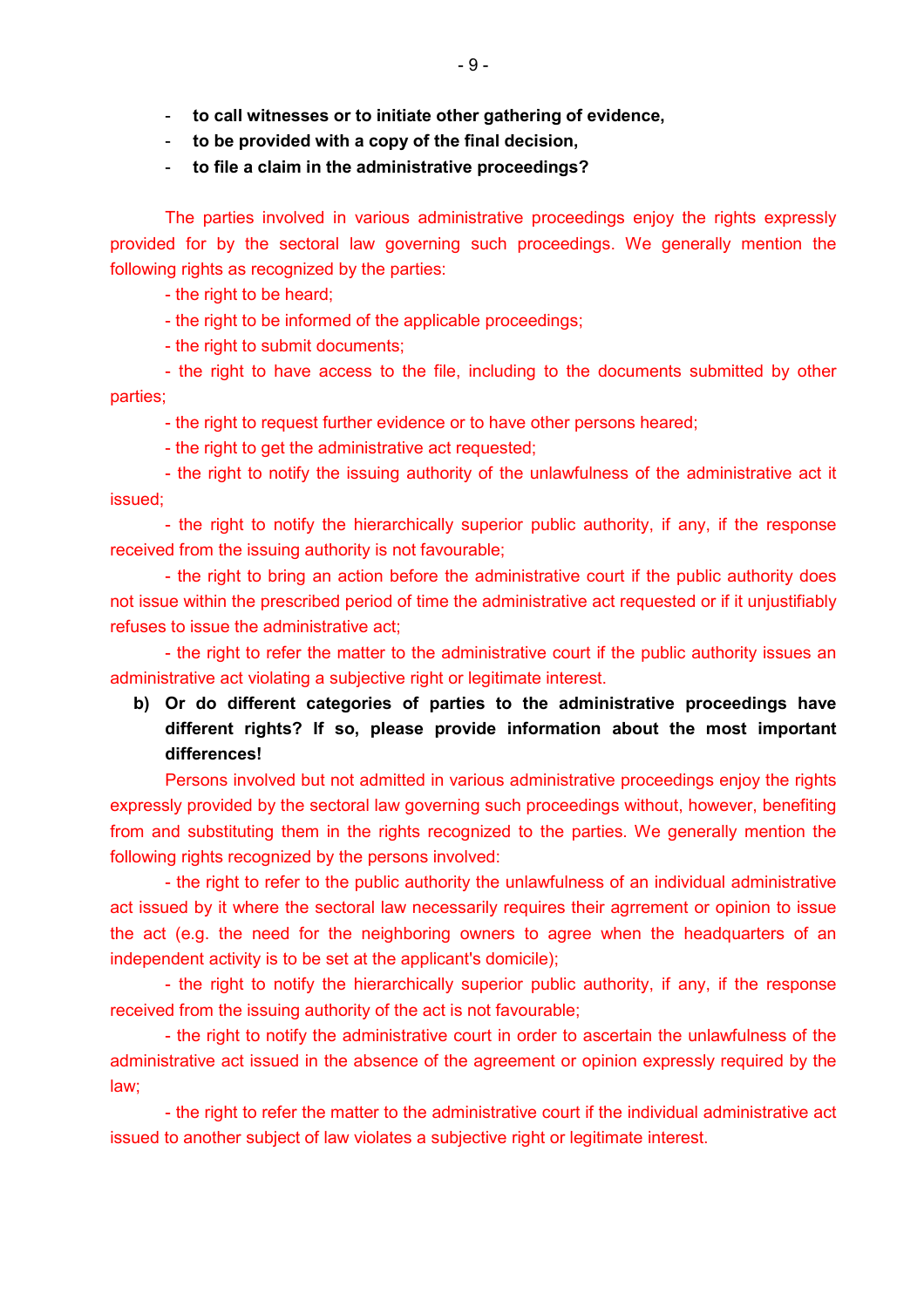**7. Is there a political or academic discussion concerning any kind of reform with regard to the participation rights of third parties to administrative proceedings in your country? Are there recent legislative proposals concerning the participation rights of third parties to administrative proceedings?** 

According to article 7 paragraph (3) of the Administrative Contentious Law no.554/2004, the person injured in his/her right or in a legitimate interest by an individual administrative act concerning another subject of law is entitled to introduce a preliminary complaint from the moment he/she became aware, by any means, of its existence, within the 6 month period stipulated in paragraph (7), respectively a 6 month period from the date the administrative act was issued.

 The above legal text has been the subject of a constitutional challenge, stating that the legal treatment of third parties in relation to the deadline for bringing an action against an individual administrative act is the same as that applicable to the addressee of that act, categories of persons that are in different legal situations, which leads to a negative discrimination of the third party category preventing their free access to justice. It has been argued that, according to the criticized text, the limitation of the right to action begins before the right has actually been born.

 In considering this constitutional challenge, the Constitutional Court found that the provisions of Article 7 paragraph (7) of Law no.554/2004 do not distinguish between the quality of the person injured by a an individual administrative act, namely whether it is the addressee of the act itself or a third party. Without making a distinction in this respect, the text of the law provides for the same period of six months from the issue of the administrative act in which the act may be appealed. However, an individual administrative act - not being subject of any form of publicity - is not applicable to third parties, so that they do not have the possibility to know about its existence from the date of its issuance. This act is only communicated to the addressee through notification. As such, third parties find themselves in the objective impossibility of knowing about the existence of an administrative act addressed to another subject of law. For these reasons, the Constitutional Court upheld the constitutional challenge of the provisions of article 7 paragraph (7) of the Law no.554/2004, finding that this text is not constitutional inasmuch as the 6-month deadline from the date of issue of the administrative act would apply to the preliminary complaint filed by the person (third party) injured in his/her right or in a legitimate interest by an administrative act of an individual nature addressed to another subject of law than the addressee of the act.

#### **II. Determination of Facts and Discretionary Powers**

**1. a) In administrative proceedings, do administrative authorities have a general duty to carefully and impartially investigate the facts of the case ex officio in your jurisdiction (principle of investigation)?** 

Yes. In administrative proceedings, the administrative authorities have a general duty to carefully and impartially investigate the facts of the case. Sometimes, in accordance with sectoral laws, in order to initiate an administrative proceeding, a complaint or a notification from a public authority, a non-governmental organization or an injured person is required.

**b) Are, in contrast, the parties to administrative proceedings generally obliged to present facts or evidence of their own accord (principle of party presentation)?** 

The parties involved in administrative proceedings are required to provide acts, opinions, facts or other evidence when requesting the issuance of an administrative act or when they consider that the administrative act issued violates their right or a legitimate interest.

**c) Do the rules for determining the facts distinguish between administrative proceedings initiated ex officio or by application?**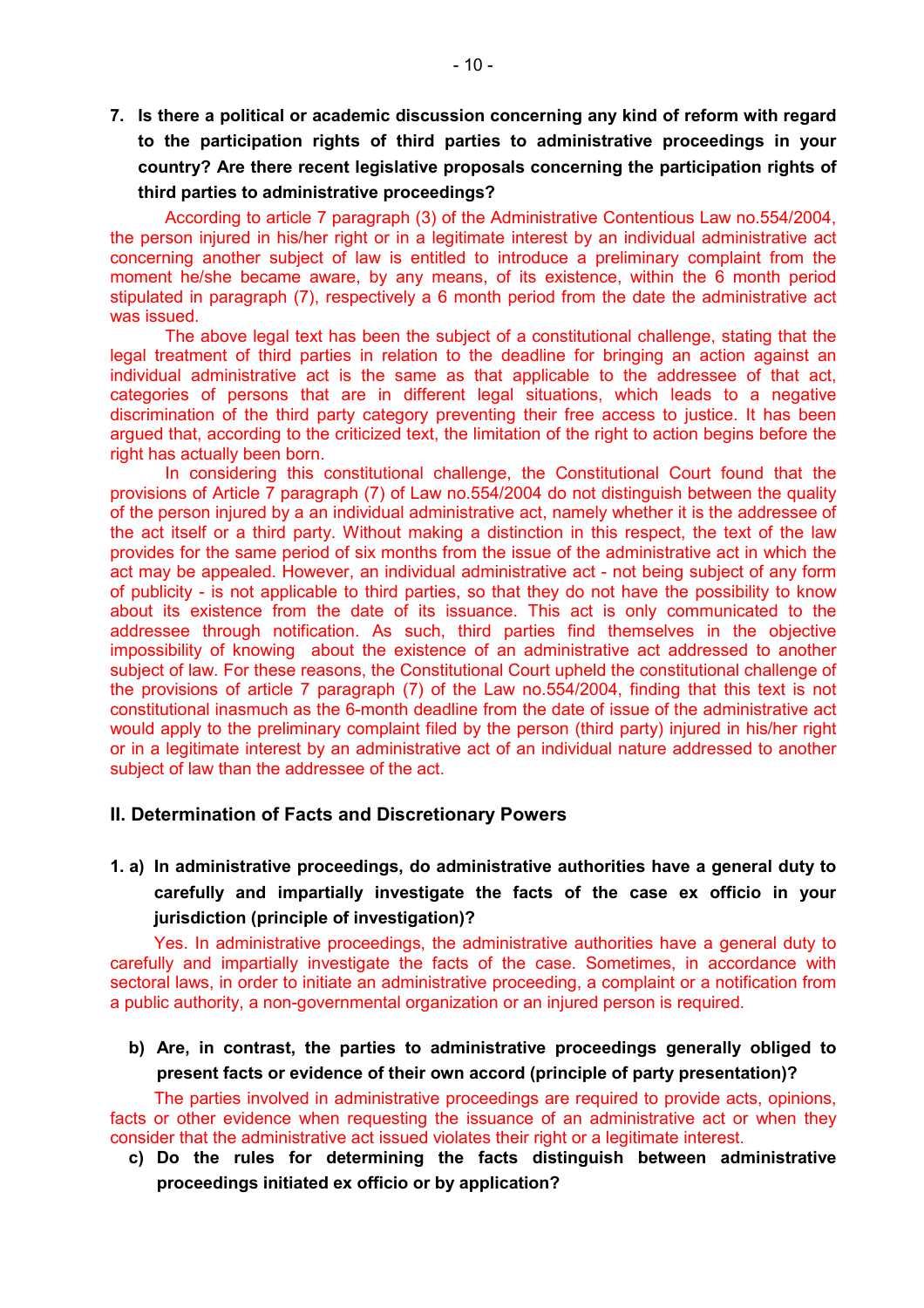Legal rules do not distinguish between administrative proceedings initiated *ex officio* or by application. The difference lies only in the way the administrative proceedings are initiated and, possibly, in the persons involved in the proceedings.

**d) Do the rules for determining the facts distinguish between facts which are favourable to the individual and others which are unfavourable to him?** 

 The legal norms do not distinguish between facts which are favourable to the individual and others which are unfavourable to him.

**e) Do different models of fact finding in administrative proceedings exist in your country with regard to different subject matters (e.g. ex officio administrative orders prohibiting or requiring specified actions of individuals, licensing of private projects on application, administrative sanctions, specific sectors of administrative law....)?** 

Yes, in the Romanian law there are different models of fact finding in administrative proceedings, governed by sectoral laws, depending on the subject and the field of activity. Sectoral laws also stipulate how to initiate, develop and complete the administrative proceedings, acts that can be issued, appeals, and competent authorities to resolve them.

For example, the issuance of an act of general applicability requires, according to the *Law no.24/2000 on the rules of legislative procedure for drafting normative acts*, to go through several procedural steps:

- setting the goals;

- collecting, processing and scientifically analyzing the information;

- drafting records and reports, compiling statistical data and information, getting opinions and authorizations etc.

- the explicit configuration of the concepts and notions used;

- developing alternatives and choosing the best one;

- adopting the act;

- enforcing the act and monitoring its implementation.

The reasons for issuing the act, the socio-economic impact, the financial impact, the impact on the legal system, the consultations carried out for the drafting the act, the public information activities, the implementation measures are included in the instrument of presentation and motivation accompanying the act.

The Parliament, the Government and the other central and local public administration authorities may set out their own rules for drafting the legislation falling within their scope, while observing the provisions of *Law no.24/2000 on the rules of legislative procedure for drafting normative acts*.

For the issuance of an individual administrative act, the applicant must submit to the competent public authority all the documents expressly provided by the sectoral law (application, documents, sketches, opinions, agreements, declarations etc.).

For example, for the issuance of a building permit, the procedure is laid down in the *Law no.50/1991 on the authorization of the execution of construction works and some measures for the construction of dwellings*; for the issuance of an environmental permit, the procedure is regulated by the *Emergency Ordinance no.195/2005 on the protection of the environment*; for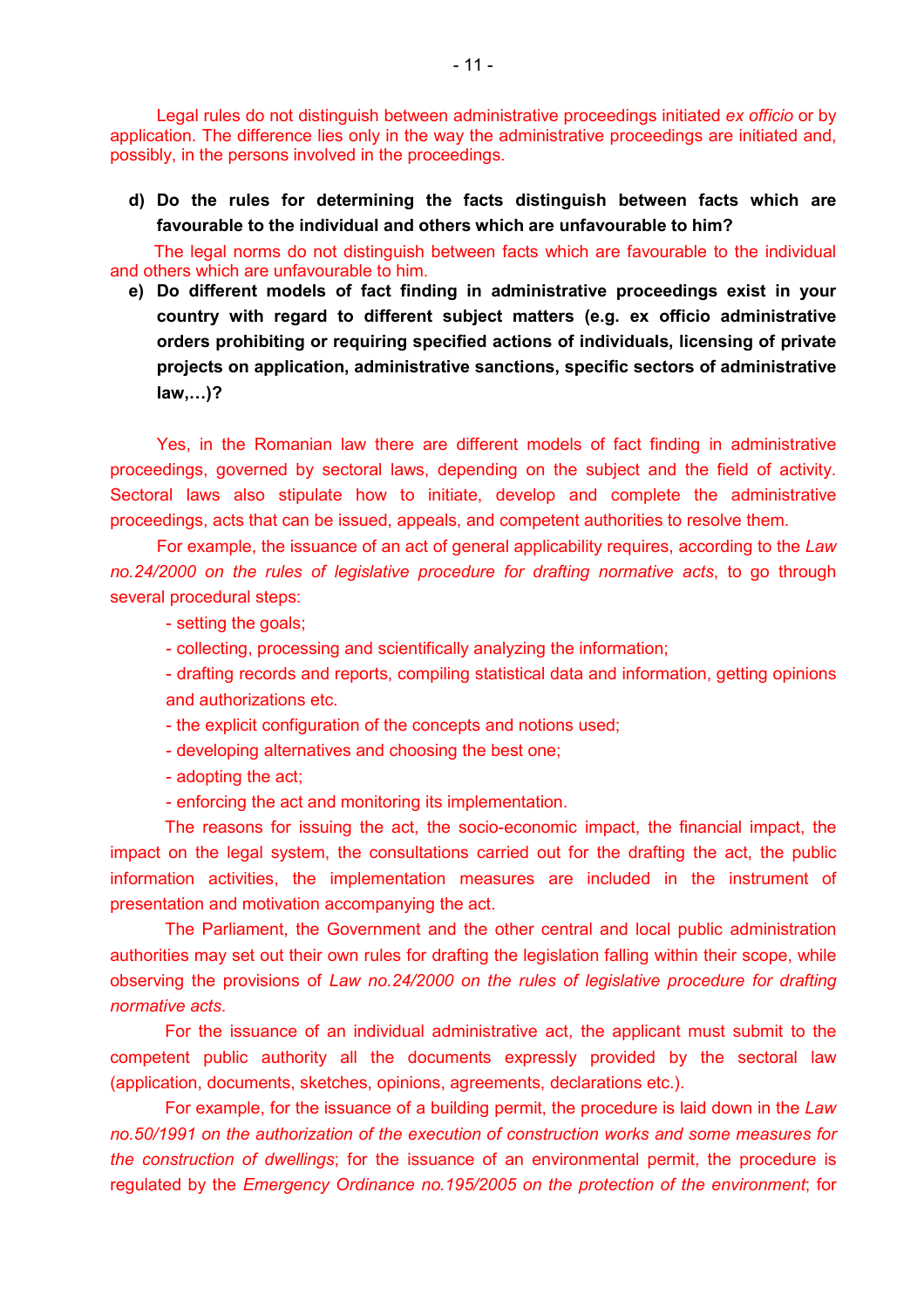carrying out self-employed activities, the authorization procedure is stipulated by the *Emergency Ordinance no.44/2008 on the economic activities carried out by authorized persons, individual enterprises and family companies.*

Finding a non-compliance with the obligations under the sectoral laws in different areas of activity is done in accordance with the applicable procedure in that area. For example, in case of misdemeanor, the general procedure is governed by the Government Ordinance no.2/2001. In case of work-related misconducts, the procedure is provided by the *Law no.188/1998 on the Statute of civil servants* and by *Law no. 53/2003 - Labor Code*.

### **2. If your jurisdiction provides for the duty of the competent administrative authority to care- fully and impartially investigate the facts of a case:**

**a) Are the parties to administrative proceedings obliged to cooperate in the investigation (e.g. by providing documents or by answering questions)?** 

Yes, in the administrative proceedings, the parties involved are obliged to cooperate with the public authorities, to provide documents, to indicate known persons and facts, to answer questions.

**b) What are the consequences, if a party to administrative proceedings does not comply with its duty to cooperate?** 

If a party does not fulfill its obligation to cooperate, it shall bear the consequences expressly provided by the sectoral laws (not issuing the administrative act requested, annulment of the administrative act, suspension of the operating licence, fine, disciplinary sanction).

**c) Are there differences in the duty to cooperate among different categories of parties (applicants, potential addressees of the final decisions, third parties)?** 

Yes, there are differences in the obligation to cooperate with the administrative authorities between the persons who are parties to the administrative proceedings and the third parties.

**3. a) In the fact finding process, is the administrative authority in your legal order bound by strict procedural rules (e.g. demanding for a certain organisation) or is this process subject to discretion of the administrative authority?** 

The administrative authority is bound by the observance of procedural rules depending on the field of activity, provided for in the sectoral laws and developed by the rules of organization and functioning of that authority.

**b) Has the administrative authority broad discretion in evaluating the facts found in the administrative proceedings?** 

Depending on the field of activity, the administrative authority may have a certain margin of discretion in the administrative proceeding.

**c) Does your national legal order provide for rules concerning composite investigations, i.e. the collaboration of different administrative authorities (like establishing a responsible officer of one administrative authority) or the collaboration of different officers within one administrative authority, e.g. a hearing officer who may hold hearings with applicants (like asylum seekers) while another officer takes the final decision based on written reports of such a hearing officer?**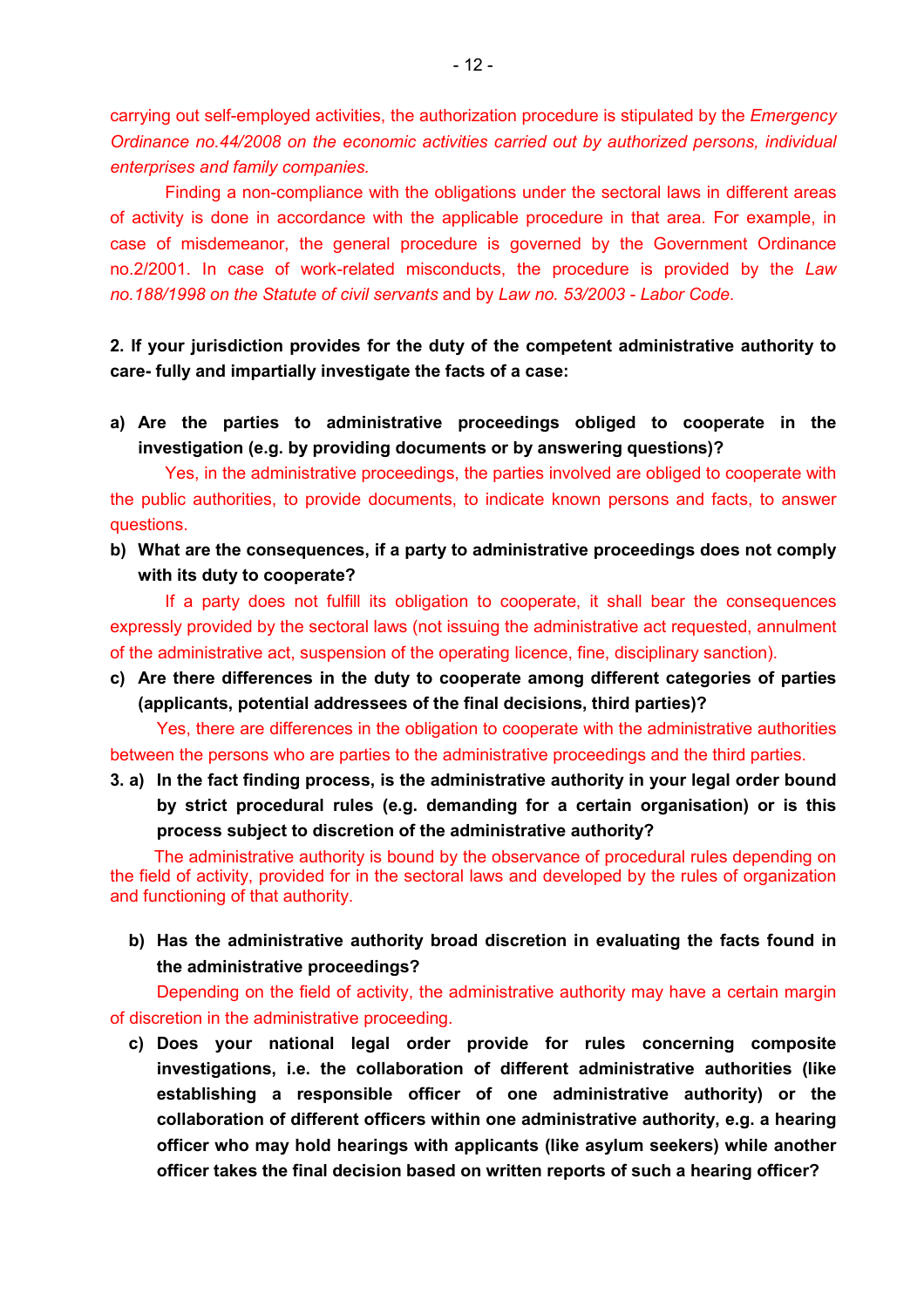In the national legal order there are both rules governing the collaboration between different administrative authorities, as well as rules for the collaboration between different officers within the same administrative authority. For example, in the procedure for the authorization of a self-employed activity or in the procedure for issuing a building permit, the approvals of several public authorities are required (sanitary-veterinary approval, environmental approval, gas approval, electricity approval etc.).

 In the misdemeanor procedure, there are situations regulated by law where the finding of a misdemeanor is done by an officer, while the the penalty is applied by his/her direct supervisor or by a structure of the same administrative authority.

### **4. a) Does your national legal order provide for specific rules of evidence for the fact finding in administrative proceedings?**

 The national legal order provides both specific rules of evidence for finding the facts in the administrative proceedings and specific rules in the judicial proceedings.

As regards the administrative proceedings, the facts finding and the evidence is determined by sectoral laws and secondary legislation.

If sectoral laws do not contain rules relating to certain situations, the provisions of general regulations such as the Labor Code, the Civil Code, the Civil Procedure Code apply.

#### **b) If this is the case, what are the most important principles?**

The most important principles are the lawfulness principle and the principle stating that when both general and specific rules may apply to a legal issue, the more specific rules prevail.

**7. a) In your national legal order, are the procedural standards to be observed by administrative authorities in their fact finding the more stricter the more the administrative authorities are conceded substantive discretionary powers?** 

In the national legal order, the strictness of procedural standards to be observed by administrative authorities in their fact finding is the same, regardless of the extent of their discretionary powers.

#### **8. Are there any constitutional provisions and/or principles governing the questions**

#### **a) of the determination of facts of a case by the administration**

 Principles to be respected: equal rights, lawfulness, fairness, relevance, reality, accountability, proportionality.

#### **b) of the possibilities of the administration to enjoy discretion therein**

Principles to be respected: equal rights, lawfulness, subsidiarity, autonomy, pertinence, impartiality, budgetary balance, efficiency, effectiveness, consultation of citizens, accountability, proportionality.

**9. Is there a political or academic discussion concerning any kind of reform with regard to the discretionary powers of the administration, especially with regard to the determination of facts, and the corresponding reduced judicial control by administrative courts in your country? Are there recent legislative proposals**